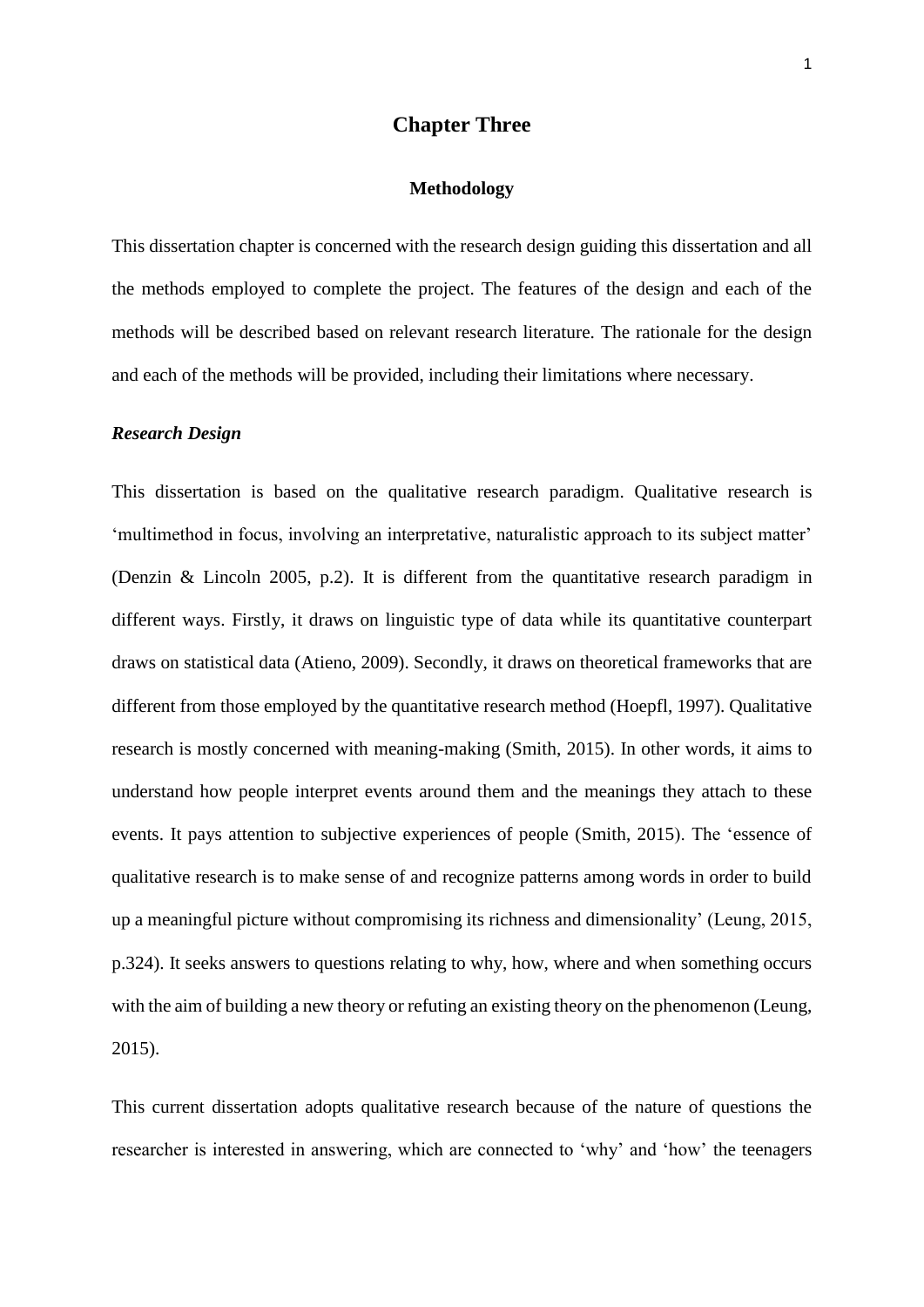studied in this project chose engage in binge drinking. As qualitative research is exploratory (Einarsen et al., 1994), it is the suitable research method capable of exploring this social problem. The quantitative research method is concerned with measurements as previously noted, therefore, not suitable for this current research considering the exploratory nature of this study. The aim was to 'explore' the views of teenagers who had engaged in binge drinking and not to measure how much they drank and this made the qualitative research paradigm the suitable method.

Although qualitative research is considered suitable for the current project, there are also notable limitations of this particular research paradigm. A popular one is its lack ofgeneralisability. This comes about due to the focus of the qualitative research paradigm on subjective experiences of individual participants from closed group (Leung, 2015). This means that the experiences might be peculiar to the particular individuals and probably few others who have had that same kind of experiences, thus, such subjective experiences cannot be generalised to the wider population. Despite this shortcoming, qualitative method is still considered as the suitable method for collecting the type of data needed to be able to address the aims of this current study. As previously demonstrated, the quantitative method is never an option due to its focus on measurements.

# *Sampling*

This study is based on purposive sampling. Purposive sampling is defined as an 'intentional selection of informants based on their ability to elucidate a specific theme, concept, or phenomenon' (Robinson, 2014). This definition guided the selection of the participants in this study. The participants were teenagers who have engaged in binge drinking alongside their peers. The participants were 16 in number and were selected based on the knowledge that they had engaged in binge drinking alongside their peers. Screening questions were designed to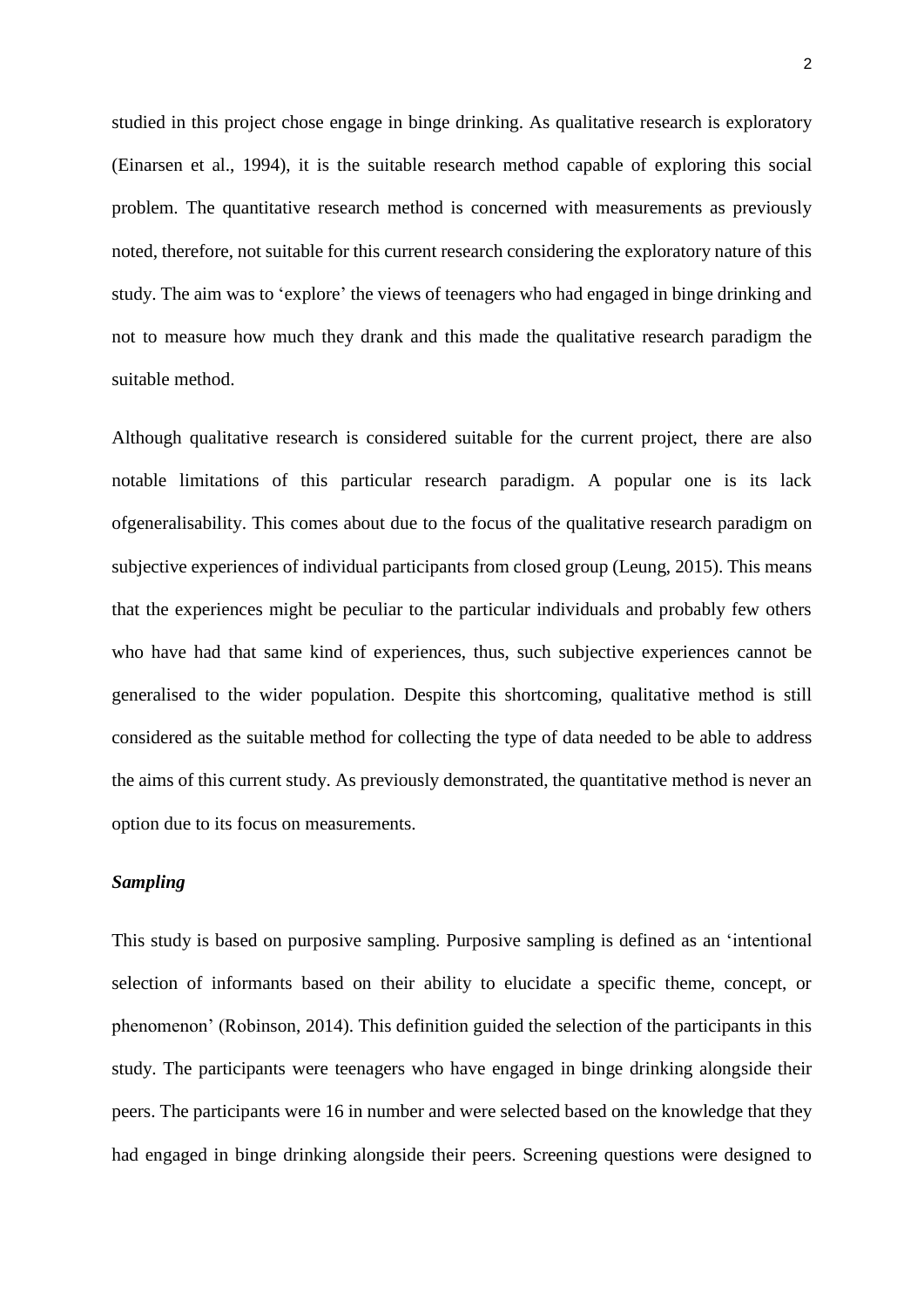ensure than any teenagers who had not engaged in binge drinking were automatically screened out even if they showed interest in the study because they were not considered to have the knowledge the researcher was interested in exploring. Only binge drinkers were expected to have first-hand knowledge of the impacts of binge drinking which the researcher aimed to explore.

## *Data Collection*

Primary data is chosen for this study. Primary data is defined as 'data that are collected for the specific research problem at hand, using procedures that fit the research problem best' (Hox and Boeije, 2005, p.593). For this reason, primary data was collected for this research project because it enables researcher to address the research aims more adequately. The advantage of this is that the researcher was able to design the interview questions as he deemed necessary to be able to address his research aims and also recruited participants whom he believed had the necessary experiences needed to gain insights into the issue.

Qualitative research can be completed with data in the form of life story, case study, visual text, observation, interview and more (Denzin & Lincoln, 2005). Interviews are of different types, namely, unstructured, semi-structured and structured interviews (Longhurst, 2016). Each of this suits a particular type of qualitative research. Semi-structured interview is considered as the most suitable for this current research. Semi-structured interview 'employs a blend of closed- and open-ended questions, often accompanied by follow-up why or how questions' (Adams, 2015, p.492). As Smith et al. (2009) have observed, semi-structured interview enables the researcher to engage in a dialogue with his/her participant and to amend his/her first set of questions as the participant provides new insights into the phenomenon.

## *Data Analysis*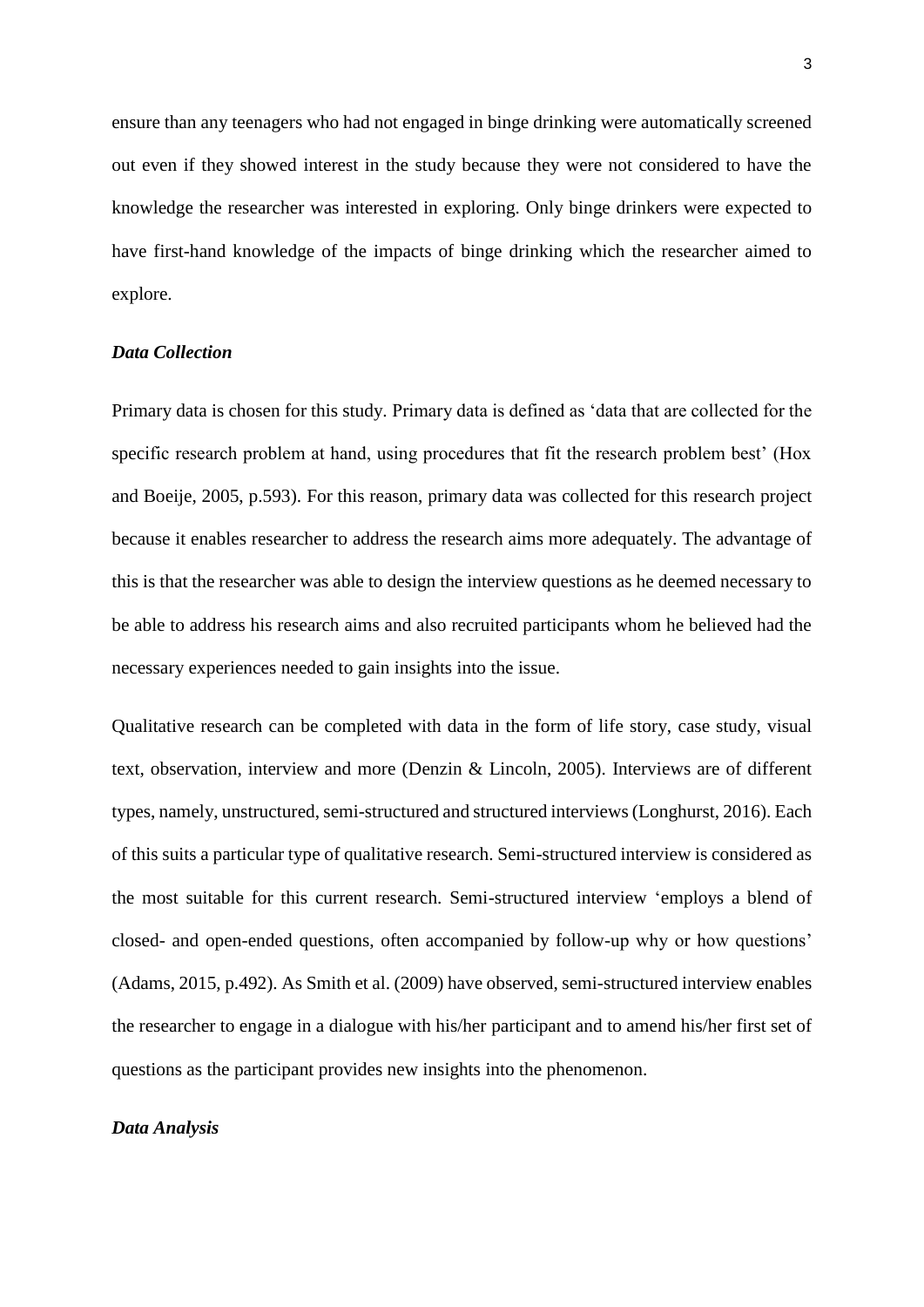The analysis of the current data was done via interpretative phenomenological analysis (IPA). IPA belongs to the family of analytic methods collectively referred to as 'phenomenology' (Smith, 2004). It seeks to understand the particular type of experiences that matter to people (Smith et al., 2009). It is concerned with lived experiences which are then connected to psychological issues.

The choice of IPA in this study is due to its focus on subjective experiences. As previously stated, the current participants were binge drinkers. Thus, such experience is personal and each individual could only describe why and how it impacted on him/her. These personal experiences are connected to psychological problems suffered by the binge drinkers, such as sleeping problems and poor attention to details which are discussed in Chapter Four based on the primary data collected from the participants. Thus, the experiences of these binge drinkers are a kind of lived experience which IPA is often interested in exploring. Therefore, no other analytic method could have been more suitable than IPA for this current study.

#### **References**

Adams, W. C. (2015). Conducting semi-structured interviews. In, Wholey, J., Hatry, H., & Newcomer, K. (Eds.) *Handbook of practical program evaluation*. Jossey-Bass.

Atieno, O. P. (2009). An analysis of the strengths and limitation of qualitative and quantitative research paradigms. *Problems of Education in the 21st Century*, 13, 13-18.

Busetto, L., Wick, W., & Gumbinger, C. (2020). How to use and assess qualitative research methods. *Neurological Research and practice*, *2*, 1-10.

Denzin, N. K., & Lincoln, Y. S. (Eds.). (2011). *The Sage handbook of qualitative research*. Thousand Oaks: Sage.